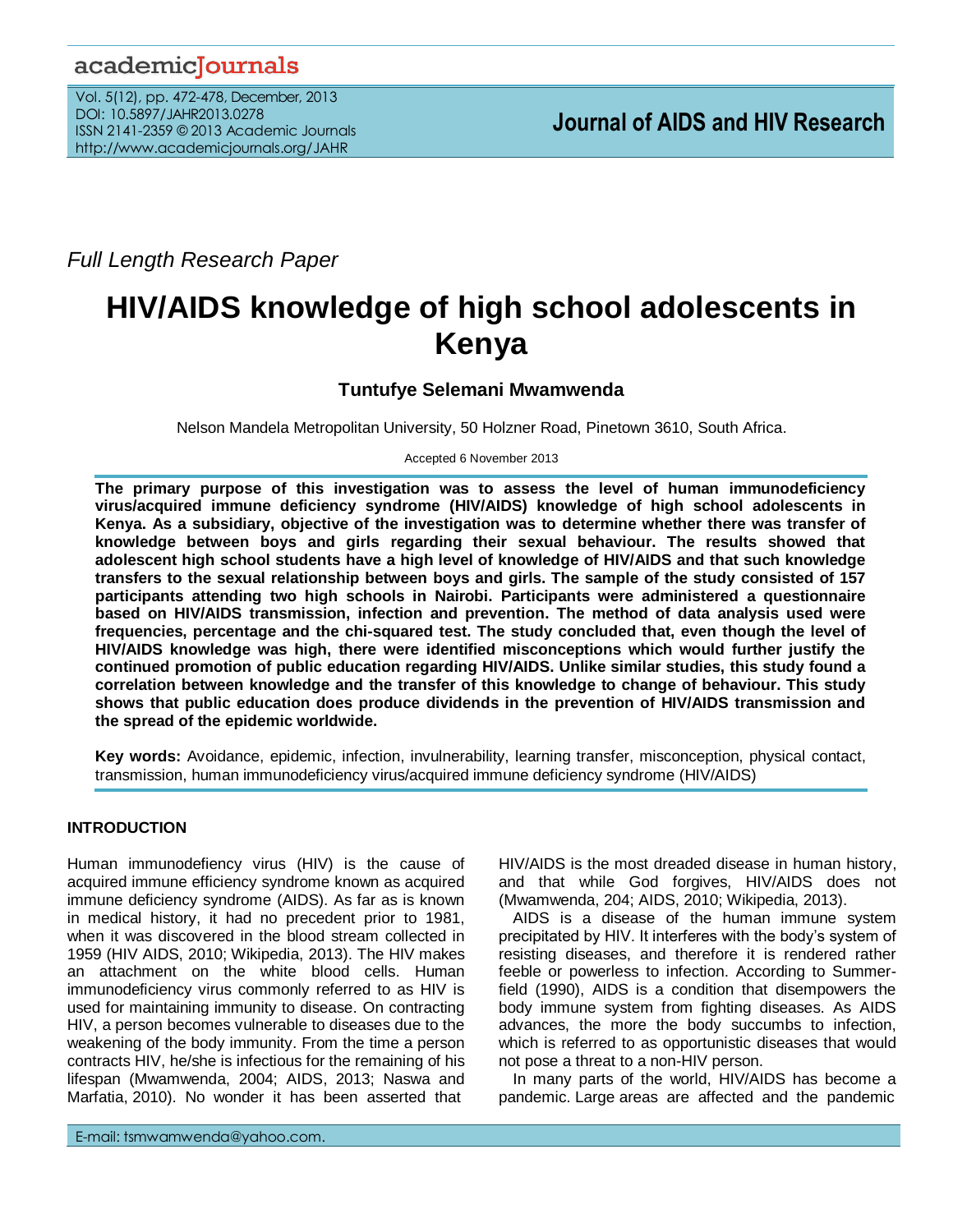continues to spread (Kibombo et al., 2007; Ebeniro, 2010; Janckie et al., 2011). According to Facents (2001), even though there has been a visible decline in conversion rate of HIV to AIDS, there has been an increase in the rate of contraction of HIV/AIDS. Since there is no cure, prevention remains the only sure way for combating the disease. Durojaiye (2009) reports that worldwide, 45% of people contracting HIV/AIDS are adolescents aged between 15 and 24 years. This is supported by other researchers who have found that adolescents aged 15 to 24 years constitute the largest population of HIV infected subjects (Szekeres, 2000; Milanzi and Komba, 2005; Ebeniro, 2010). In the USA, it is stated that adolescents constitute the largest HIV/AIDs invisible population (Szekeres, 2000). Present figures worldwide suggest there are 10.3 million HIV adolescents whose age range is from 15 to 24 (Naswa and Marfatia, 2010)

Given the challenge of HIV/AIDS that adolescents encounter, it is vital that their awareness of the risks associated with sexual behaviour is made clear, and the importance of applying this knowledge to real life experience (Njogu and Martin, 2003; Macintyre et al., 2004). Kabiru and Orpinas (2009) support this argument and state that, in view of the high rate of HIV in Sub-Saharan Africa, the quest for understanding forces that influence adolescent sexual behaviour is important. According to the African Population Health Research Center (2009), adolescence is an important period in human development where a person reaches sexual maturity, manifest in sexual engagement; thus encountering the possibility of contracting sexually transmitted diseases such as HIV. Kamala and Aboud (2006) conclude that adolescents who are at the most reproductive stage of their human development are more at HIV/AIDS risk than any other population group. For this reason and more, it deserves more attention in combating infection and transmission of HIV/ AIDS.

The preceding narration partly served as a backdrop of the motivation to undertake an investigation of HIV/AIDS knowledge and high school adolescents in Kenya. Nevertheless, there is need to explore similar studies that have examined HIV/AIDS in association with adolescents, which will be briefly narrated in subsequent advocacy.

In 2003, Njogu and Martin studied Kenyan high school adolescents and found that their level of knowledge about HIV/AIDS was high, though it did not have transfer of learning in terms of their sex practices. Kabiru and Orpinas (2009a) undertook a similar study of 8,556 male and female adolescent high school students in Nairobi, Kenya, and that adolescents would benefit from sex education programmes because they become aware of the factors that predispose them to HIV/AIDS.

In an earlier study, Erikson et al. (1997) compared the HIV/AIDS knowledge of 326 Kenyan and 146 Swedish teenagers. Even though their level of knowledge was good, the spread of HIV/AIDS remained unaffected by

the survey. In a similar study, Kamala and Aboud (2006) investigated and assessed the knowledge about the prevention of HIV among 364 rural high school adolescents in Bukoba, Tanzania. The outcomes showed that 93% of the participants were familiar with the prevention of transmission, whereas 86% identified the mode by which transmission occurs. The number of males who had engaged in sexual intercourse was 63.5%, whereas that of females was 38.6%. Those who used condoms were 52.5%, with females being more than males. While their knowledge of HIV/AIDs was satisfactory and in some cases fairly high, the transfer of such knowledge in terms of sexual behaviour was rather low.

The African Population and Health Research Center (2009) carried out a huge study of 3,612 adolescents aged 12 to 25 years, randomly drawn from three types of secondary schools in Nairobi: single-gender, coeducational and both boarding and day secondary schools. Their knowledge of prevention of transmission was high but was not applied to their sexual behaviour practices, though a small number of them made transfer of such knowledge. For example, one fifth of sexually active boys used condom regularly; one third of the boys used condom irregularly, while others did not see the need for the use of condoms. It was therefore concluded that there was need for comprehensive sexuality education programmes, which equip adolescents to protect themselves against the scourge of HIV/AIDS.

Njogu and Martin (2003) investigated the persisting gap between HIV/AIDS and knowledge and prevention among Kenyan youth. This led to the conclusion that what is being advocated is: educating, motivating, persuading and enabling tactics should be the chief cornerstones of HIV/AIDS campaigns.

Kabiru and Orpinas (2009a) carried out a study of 3,556 male and female adolescent high school students in Nairobi, Kenya. Close to 50% of the males and 11% females reported being sexually active. The study concluded that adolescents would benefit from sex education programmes alerting them to the factors that predispose them to HIV/AIDS. In a similar investigation, Kabiru and Orpinas (2009b) made a study of correlation of condom use among 931 sexually active male high school students in Nairobi and their knowledge of HIV/AIDS. Of the total number of participants, 50% reported to be users of condoms. Their knowledge of HIV/AIDS was not significantly different. All participants were of the view that chances of contracting HIV/AIDS were rather low, if not non-existent.

According to Facente (2001), there has been a visible decline of the rate from HIV to AIDS, whereas there is increase in the contraction of HIV/AIDS. He further points out that, while adolescents are versatile regarding the risk and consequences of contracting HIV/AIDS, they still cling to the belief that personally they are unlikely to contract the disease. In a sample of 78 participants with a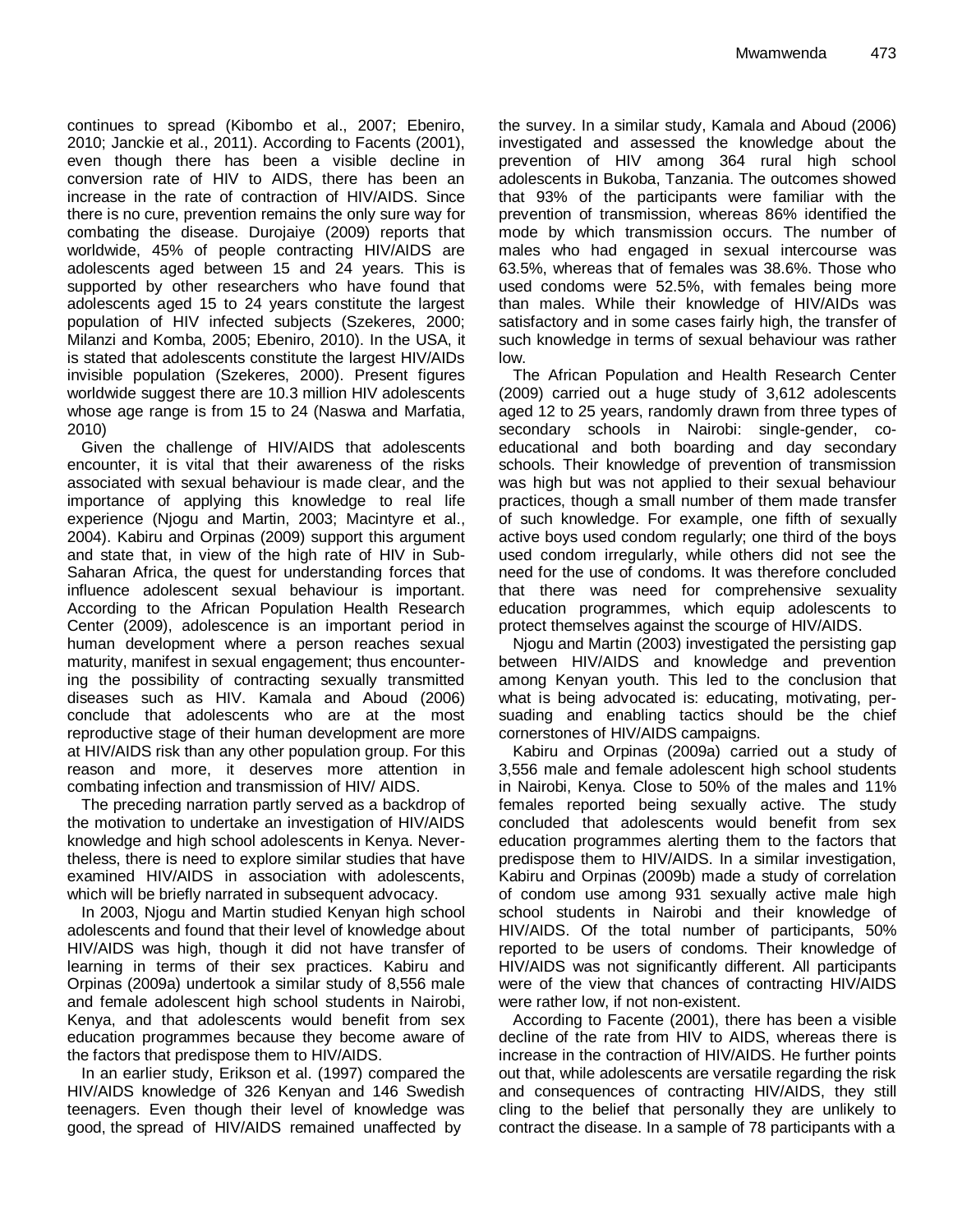mean of 15.9 years, 74% of the adolescents were deemed to have a good knowledge of HIV transmission. Of those who engaged in risk sexual activity, 80% of them did not think that they stood a chance of contracting HIV/AIDS.

Ayopo (2009) made a study of Nigerian adolescent students' perceptions of HIV/AIDS and their attitudes to prevention methods. The results were that the adolescents showed that they had positive perceptions and attitudes toward HIV/AIDS, and that they were also familiar with methods used for guarding against contracting HIV/AIDS. In another study, Durojaiye (2009) explored the Nigerian youth knowledge, perception and behaviour and practice in the City of Lagos. Their level of knowledge of HIV/AIDS stood at 8.3 out of 10 points. Close to 73.5% did not believe that they were at risk of contracting HIV/AIDS with those who had low perception of contracting HIV/AIDS, and there was no commitment to behaviour change.

In India, McManus and Dhar (2008) examined 251 adolescent high school girls' knowledge, perception and attitudes towards STI/HIV, safer sex and sex education in New Delhi. The knowledge that girls had regarding the transmission and prevention of HIV was good. About 22% of the participants did not believe that there was anything amiss with girls engaging in sex with boys, so long as they loved each other. There were 49% participants who thought condoms should not be made available to adolescents, as they foster their engaging in sex. It was their considered opinion that condoms are there for those who are married.

Singh and Jain (2009) also from India, studied secondary school adolescents' awareness of HIV/AIDS in the District of Gujarat. The sample comprised 755 participants drawn from 29 schools. Over 90% were familiar with the various ways HV/AIDS is transmitted, and over 80% were familiar with various ways of guarding against its infection. Most participants were familiar with the knowledge that there is no cure for HIV/AIDS. There were also a few misconceptions reported that, HIV could be contracted as a result of mosquito bite and casual contact. Singh and Jain (2009) concluded their investigation by pointing out that sex education that includes HIV/AIDS would contribute to the lowering of HIV/AIDS transmission. This is particularly so for African adolescents (Mwamwenda, 2004). Macintyre et al. (2004) examined factors predicting risk perception. Their conclusion was that greater understanding of the correlation between adolescents and their community and adults in their lives is needed; programmes to change the environment influence adolescents opinion, make choices and act should all be part of the programme design. On the other hand, Lenono (2007) made a study of Love life counsellors' perception of the impact of HIV/AIDS on the sexual conduct of adolescents. The study aimed at examining the extent to which love life counsellors were of the view that Love life had an impact

on adolescents' sexual activity, and whether adolescents expressed their sexuality differently, as a result of HIV/AIDS. The study further investigated counsellors' perception of adolescents' use of condoms, being faithful to one partner and abstaining.

It was the view of the counsellors that adolescent had a change in their expression of sexuality, as a result of their awareness of HIV/AIDS. Such a change manifested itself by reduction in the adolescents' contracting HIV/AIDS. HIV/AIDs had impact on how adolescents conducted themselves sexually. Adolescents take seriously the danger of HIV/AIDS to one's life. Furthermore, they are adhering to the three principles of C-B-A standing for; Use of condom, Be faithful and Abstain. It was nevertheless noted that many adolescents find it rather difficult to abstain from sex altogether. According to Naswa and Marfatia (2010), an adolescent contracts HIV and remains infected and affecting others, so long as he/she lives. This is particularly so, as a result of the prolonged duration as a result of medical treatment, particularly by means of anti-retroviral. It was estimated that 36% male and 20% female had a comprehensive knowledge of HIV/AIDS. Comparatively, rural adolescents knew less about HIV than adolescents in rural areas.

Kibombo et al. (2007) reported that at one stage, there were 15% HIV/AIDS Ugandans, which as a result of intervention was reduced to 5%, an unprecedented success rate worldwide. Most of the decline on HIV infection was among adolescents aged 15 to 19 years. This is significant, taking into account that, in most parts of the world, adolescents aged between 15 to 24 years constitute the largest population of HIV infected persons (Durojaiye. 2009; Naswa and Marfatia, 2010).

In contrast, Kibombo et al. (2007) correctly argued that perception of being susceptible to contracting HIV/AIDS works as catalyst for undertaking the necessary precautionary measures for the prevention of HIV transmission. They undertook a study of 5,112 (from different parts of Uganda). Majority of participants perceived themselves to be vulnerable to HIV infection and guarded against engaging in sexual behaviour that would make them susceptible to contracting the disease. In the USA, Szekeres (2000) reports that adolescents aged 15 to 24 years constitute the largest HIV/AIDS invisible population. Over a decade ago, it was estimated that for every four American adolescents, one adolescent was infected with HIV/AIDS. Szekeres (2000) dares speculate that many American adults who are HIV/AIDS positive may have contracted the disease as they went through adolescence. Many of those infected with HIV are not even aware of their HIV status because they have not been tested. It is further pointed out that even those who have tested positive are not receiving the appropriate treatment for shortage of funds. Others are not receiving treatment, as a defence mechanism of denial that, they are not HIV infected regardless of what the tests may have shown.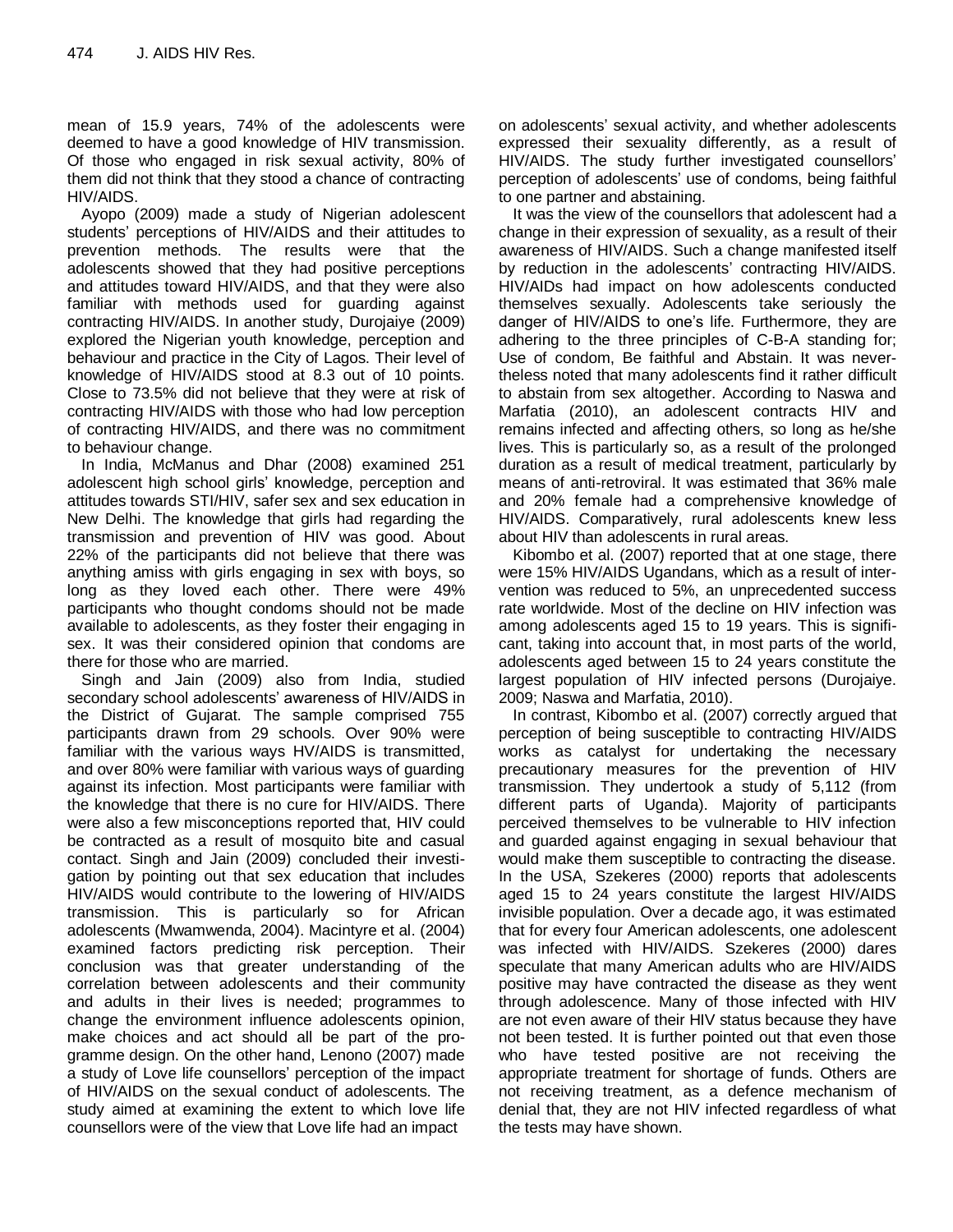The preceding review of literature and its various arguments informed the present investigation of HIV/AIDS knowledge and high school adolescents in Kenya. Apart from the knowledge of adolescents regarding HIV/AIDS, the investigation also examined the extent to which such knowledge informed the adolescents in cognitively predetermining their sexual practices.

#### **METHODOLOGY**

#### **Sample**

The study investigated 157 adolescent high school students consisting of 88 boys and 69 girls. Their age ranged between 16 to 18 years, drawn from two high schools in the City of Nairobi, Kenya. Participants were multilingual, as they spoke different ethnic languages spoken in Kenya. Their understanding of the English language used in the questionnaire was good. For the purpose of confidentiality, participants were not asked for their names or name of the school they were attending. They were, however, asked to indicate their gender and date of birth.

#### **Instrument**

A twenty-five statements questionnaire on their knowledge of HIV/AIDS was administered for their responses. Questionnaire addressed issues related to the transmission, infection and prevention of HIV/AIDS which has reached epidemic proportion among adolescents in Kenya and elsewhere in Africa and the world at large. For each statement/question on HIV/AIDS they were three possible answers. The participants were asked to tick the most appropriate response regarding their knowledge of HIV/AIDS. The options were either "Yes", "No", "Do not know".

#### **Procedure**

Two academics at the University of Nairobi were responsible for the collection of data. Permission to administer the questionnaire was sought from the Senior Management of the selected Schools. Following their consent, the questionnaire was administered after briefing participants that the questionnaire was to find out how much they knew about HIV/AIDS, and their participation was subject to their agreeing to participate.

#### **Data analysis**

Two statistical analyses were used for the purpose of determining the adolescents' knowledge about HIV/AIDS. The first approach was to examine the frequencies in terms of the responses made to the questionnaire. These were converted into percentages on the assumption that the higher the percentage was a reflection of how well informed the participants were about HIV/AIDS. The minimum score expected was 50% and above. The second analysis was based on chi-square contingency Table. Whether responses were statistically significant was dependent on whether the chi-square means difference was significant. In the analysis of data, only 19 questions/statement were used. Six were rejected because participants perceived and interpreted them incorrectly.

## **RESULTS**

Table 1 is the results based on: frequencies, percentage,

chi-square and level of probability. The response to whether a subject would contract HI/AIDS if they shared a cigarette with an HIV/AIDS was negative in 92% of the answers. According to the  $\chi^2$  test (2df, N155) = 250, this was statistically significant with  $p < 0.001$ . When asked whether drinking from a glass used by an infected person would lead to contracting HIV/AIDS, 94% rejected this hypothesis with  $\chi^2$  (2df, N155) = 249, which was also significant with  $p < 0.001$ . The sharing of food with an HIV/AIDS person as a source of transmission was also rejected by 97%. This was further confirmed by the chisquare contingency Table  $\chi^2$  (2df, N155) = 277, p < 0.001. The use of a common toilet seat as source of HIV/AIDS was not accepted  $\chi^2$  (2df, N155) = 175, p < 0.001 as one of the ways of being infected with HIV/AIDS. The  $\chi^2$  (2df, N155) = 87, p < 0.001 which was significant. As regard kissing a person who is HIV/AIDS as source of infection, this was rejected by 66%. This was significant,  $\chi^2$  (2df, N155) = 136, p < 0.001. Taking care of an infected person as one of the ways HIV/AIDS can be transmitted was rejected by 76%. Calculation of  $\chi^2$ (2df, N155) = 210, p < 0.001 was significant.

There is a belief that one can contract HI/AIDS by sharing clothes with an infected person. The majority of participants (89%) did not think that was the case;  $\chi^2$  (2df,  $N155$ ) = 231,  $p < 0.001$ . Getting blood transfusion from an infected person was accepted as a correct narration by 96%. Acceptance level was significant,  $\chi^2$  (2df, N155)  $= 114$ ,  $p < 0.001$ . The same held true for engaging in sexual behaviour with a person who is infected which was accepted by 95% of the participants. The chi-square acceptance of the statement was significant,  $\chi^2$  (2df, 155)  $= 156$  p  $< 0.001$ . Shaking hands with an infected person was not considered a source of transmission by 96%. This was significant,  $\chi^2$  (2df, N155) = 267, p < 0.001.

Mosquito bites were not considered as instrumental to being infected by 61%. Chi-square for those who reflected the role of mosquito in HIV/AIDS was  $\chi^2$  (2df,  $N155$ ) = 63, p< 0.001. Whether there is a cure for HIV/AIDS, 75% did not think so. The rejection of the statement was  $\chi^2$  (2df, N155) = 63, p < 0.001. The belief that HIV/AIDS is God's punishment for engaging in sex out of wedlock was rejected by 57%, implying that the other 43% accepted that it was so. The chi-square was nevertheless significant in favour of the correct response,  $\chi^2$  (2df, N155) = 29.7, p < 0.001. Avoidance of HIV/AIDS persons was rejected by 63%. Avoidance of those who are infected was  $\chi^2$  (2df, N155) = 91, p < 0.001. Those taking a different stance was substantial. The chance of contracting HIV/AIDS was denied by 76% of the participants. The chi-square in terms of denial was  $\chi^2$  $(2df, N155) = 210, p < 0.001$ .

Regarding the transfer of knowledge to sexual behaviour, participants responded to the question of whether there were attempts on their part to avoid having relationship with girls or boys for fear of HIV/AIDS transmission. The response showed that 96% of the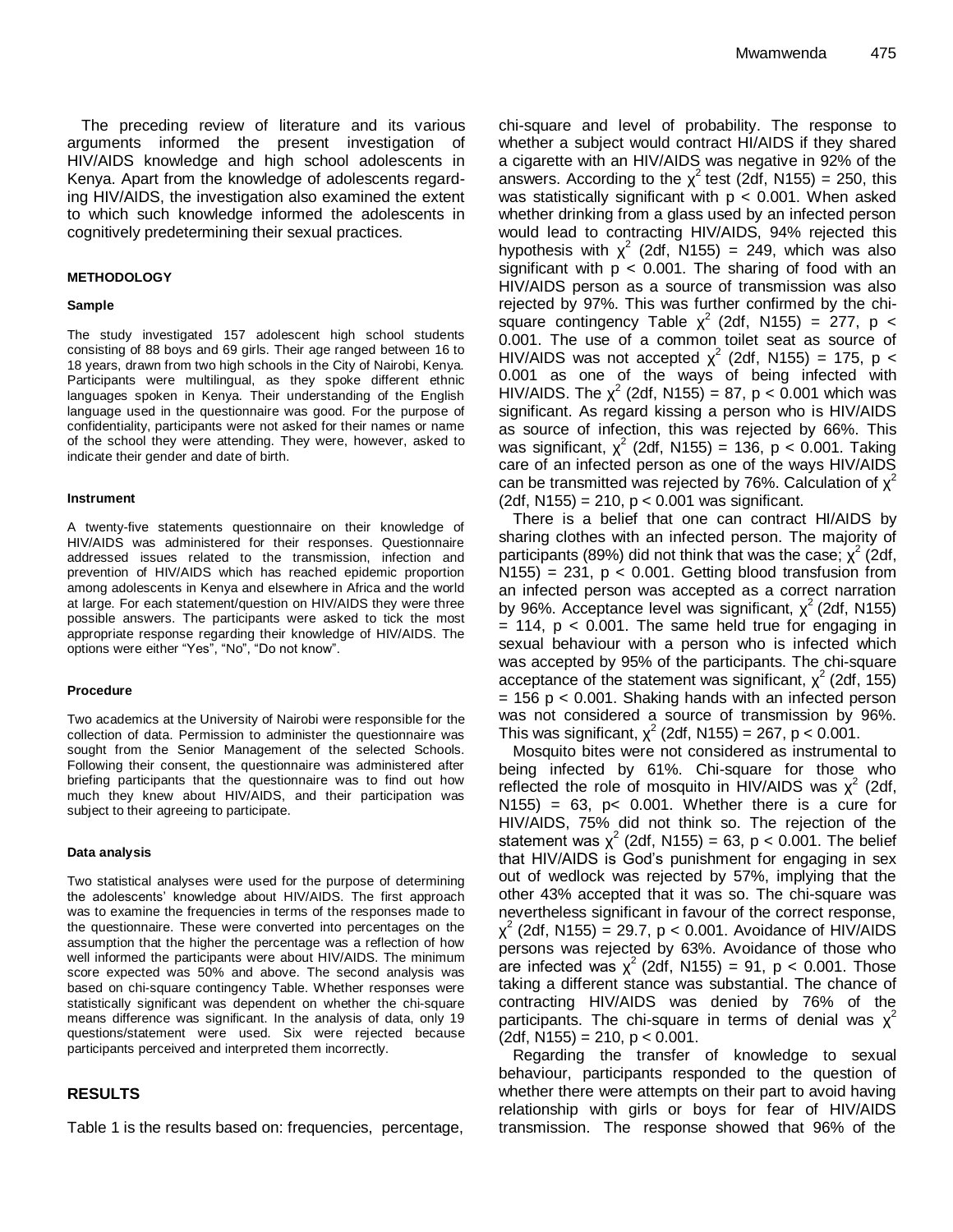**Table 1.** Participants' correct responses frequencies, percentage, chi-squares and probability N = 366.

|                | <b>Statement</b>                                                               | Kenya N=102 |     |                |       | South Africa N=164 |    |                |       | Tanzania N=100 |     |       |       |
|----------------|--------------------------------------------------------------------------------|-------------|-----|----------------|-------|--------------------|----|----------------|-------|----------------|-----|-------|-------|
| No.            |                                                                                | Frea        | %   | $\pmb{\chi}^2$ | P     | Freq.              | %  | $\mathsf{X}^2$ | P     | Freq.          | %   | $X^2$ | P     |
| $\overline{2}$ | Sharing cigarette with AIDS person                                             | 81          | 79  | 97.5           | 0.001 | 148                | 90 | 245            | 0.001 | 85             | 85  | 115   | 0.001 |
| 3              | Sharing a cup with AIDS person                                                 | 87          | 85  | 123.6          | 0.001 | 150                | 93 | 253.7          | 0.001 | 84             | 84  | 121   | 0.001 |
| 4              | Sharing food with infected person                                              | 100         | 98  | 121.6          | 0.001 | 156                | 95 | 290.7          | 0.001 | 87             | 87  | 135.5 | 0.001 |
| 5              | Using same toilet seat AIDS person                                             | 88          | 86  | 125.7          | 0.001 | 143                | 87 | 207            | 0.001 | 85             | 85  | 121.7 | 0.001 |
| 6              | Kissing an AIDS person                                                         | 43          | 42  | 32             | 0.001 | 133                | 81 | 173            | 0.001 | 61             | 61  | 43    | 0.001 |
|                | Taking care of AIDS person                                                     | 98          | 96  | 81             | 0.001 | 127                | 77 | 185.6          | 0.001 | 68             | 68  | 47.6  | 0.001 |
| 9              | Sharing clothes with AIDS person                                               | 93          | 91  | 153.9          | 0.001 | 138                | 84 | 201            | 0.001 | 77             | 77  | 102.7 | 0.001 |
| 10             | Blood transfusion from AIDS person                                             | 102         | 100 | 136            | 0.001 | 150                | 91 | 264            | 0.001 | 100            | 100 | 136   | 0.001 |
| 11             | Having sex an infected person                                                  | 102         | 100 | 120.5          | 0.001 | 149                | 91 | 255            | 0.001 | 100            | 100 | 136   | 0.001 |
| 12             | Shaking hands with AIDS person                                                 | 98          | 96  | 152.5          | 0.001 | 149                | 91 | 252.5          | 0.001 |                |     |       |       |
| 13             | Mosquito bite                                                                  | 88          | 86  | 108            | 0.001 | 76                 | 46 | 59.6           | 0.001 |                |     |       |       |
| 14             | There is no cure for AIDS                                                      | 82          | 80  | 94.8           | 0.001 | 114                | 70 | 125.7          | 0.001 | 88             | 88  | 76.7  | 0.001 |
| 16             | AIDS is punishment for engaging in sex outside marriage                        | 52          | 51  | 14.5           | 0.001 | 92                 | 56 | 43.5           | 0.001 | 71             | 71  | 68    | 0.001 |
| 17             | AIDS persons should be avoided                                                 | 94          | 92  | 113.4          | 0.001 | 115                | 70 | 117            | 0.001 | 80             | 80  | 102   | 0.001 |
| 21             | Stand a chance of Contracting AIDS?                                            | 56          | 55  | 21             | 0.001 | 33                 | 20 | 42.7           | 0.001 | 22             | 22  | 8.6   | 0.001 |
| 22             | Careful in relationship with gender counterpart to avoid AIDS                  | 98          | 96  | 80.5           | 0.001 | 144                | 88 | 240.9          | 0.001 | 73             | 73  | 74.5  | 0.001 |
| 23             | Should AIDS children be in the same school with those who do not have<br>AIDS? | 73          | 72  | 73             | 0.001 | 105                | 64 | 86             | 0.001 | 67             | 67  | 70    | 0.001 |
| 24             | Would you sleep with an AIDS person?                                           | 43          | 42  | 44.4           | 0.001 | 92                 | 56 | 77             | 0.001 | 49             | 49  | 23    | 0.001 |
| 25             | Would you sit next to an AIDS person?                                          | 83          | 81  | 207            | 0.001 | 143                | 87 | 219            | 0.001 | 67             | 67  | 57    | 0.001 |

participants were positive. Being careful in relationship to avoid transmission of HIV/AIDS  $x^2$ (2df, N155) = 268,  $p$  < 0.001. Such an overwhelming response was distinct in comparison to the contrary that has been reported repeatedly that there lack a correlation between HIV/AIDS knowledge and application to sexual behaviour.

In response to the question whether HIV/AIDS children should attend school with uninfected children, 73% participants ticked a positive response. Joint school attendance was  $\chi^2$  (2df, N155)  $= 63$ ,  $p < 0.001$ . Whether one would share a bed with an HIV/AIDS person, the response of 59%

respondents was that there would be no problem doing so. Sharing a bed with an infected person was  $\chi^2$  (2df, N155) = 63, p < 0.001. Considerable proportion of respondents would not be prepared to do so. The last question sought to find out whether participants would feel comfor-table sitting next to an HIV/AIDS person, to which 88% said they would have no problem doing so. Those who agreed to sitting next to an HIV/AIDS person was  $\chi^2$  (2df, N155) = 202, p < 0.001, which was statistically significant. In summary, there is clear evidence that the majority of participants had a high level of knowledge regarding HIV/AIDS. For

the 19 questions/statements on the questionnaire, there were only three questions where the level of statistical significance was on the side of the wrong answers. It was significant to note that there was transfer of knowledge to sexual behaviour. This conclusion is based on the response that participants indicated that they were careful in their relationship with members of the opposite sex for fear of HIV/AIDS transmission.

## **DISCUSSION**

Given that there is no cure for AIDS and the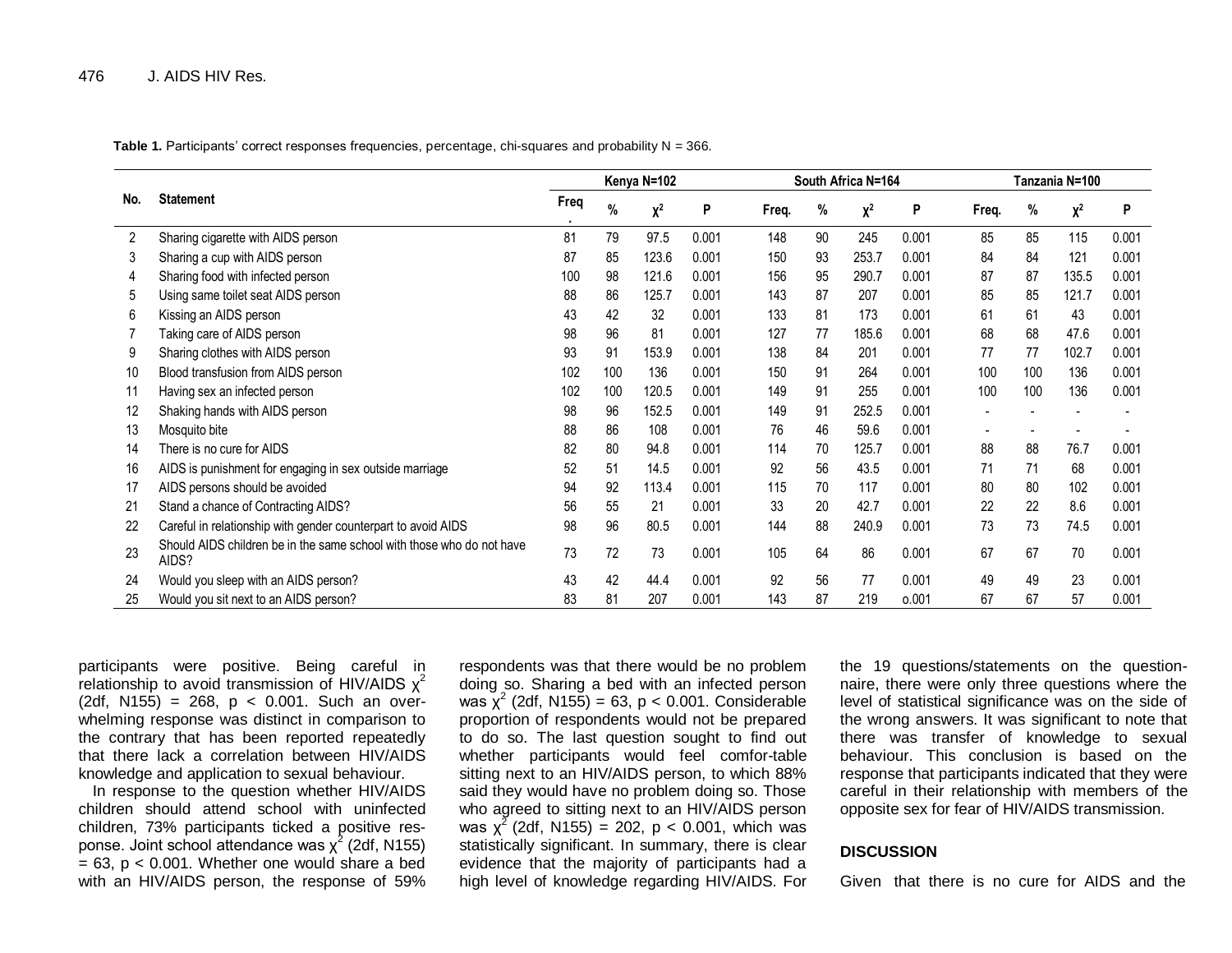devastating danger HIV/AIDS poses to human life, numerous studies have been carried out globally to identify various ways by which the transmission and infection of HIV/AIDS can be controlled, if not arrested to halt the carnage that has resulted in the millions of people around the world who have lost their lives. One of the most common ways has been based on public education in awareness, perceptions, attitudes and beliefs. This has been undertaken in the belief that a result of being knowledgeable about HIV/AIDs will lead people to guarding themselves against behaviour that would predispose them to the transmission of HIV/AIDS (Njogu and Martin, 2003; Macintyre et al., 2004; Lenono, 2007; Durojaiye, 2009).

It was in this context that the present investigation sought to establish the extent to which high school adolescents in Nairobi Kenya were knowledgeable about HIV/AIDS, and whether such level of knowledge would be related to their avoidance of behaviour associated with the spread of HIV/AIDS. Based on the findings of the present study, it was clear that most participants' knowledgeability ranged from 50% to over 90%, which is very similar with other studies reported in Kenya, Sub-Saharan Africa, India and the USA (Kibombo et al., 2007; McManus and Dhar, 2008; African Population Health Research Center, 2009; Ayopo, 2009; Naswa and Marfatia, 2010; Sutton et al., 2011). The investigation further examined the extent to which knowledge of HIV/AIDS was related to participants' sexual behaviour. Like and unlike other studies, the participants who had a high level of knowledge on HIV/AIDS matched the number of those who had a transfer of knowledge of HIV/AIDS to their being careful in their relationship with their gender counterparts, as a way of avoiding being HIV/AIDS infected (Summerfield, 1990; Kamala and Aboud, 2006; Lenono, 2007; Mwale, 2008; Singh and Jain, 2009).

There was nevertheless, a difference in the way some of the responses were given. For example, in response to the question of whether participants considered themselves vulnerable to being HIV/AIDS infected, the majority of respondents were more negative than positive, which according to the expected response was wrong. On the other hand, such a response did not come as a surprise, since similar responses have been reported in the literature, in the majority of cases (Njogu and Martin, 2003; Kabiru and Orpinas, 2009; Durojaiye, 2009; Opt et al., 2010). Though with responses to whether AIDS is a punishment from God; avoiding HIV/AIDS persons as far as possible and mosquito bite being a source of infection, correct responses were statistically significant, the difference was rather marginal compared to incorrect responses. Moreover, even where the overwhelming majority of participants had excellent knowledge of HIV/AIDS, the scores were not 100% correct. This means there were participants who did not have the expected knowledge of HIV/AIDS, thus justifying further and better strategies of public education on HIV/AIDS.

This is in line with what other researchers have reported in their findings (Njogu and Martin, 2003; Macintyre et al., 2004; Durojaiye, 2009; Singh and Jain, 2009; Jankie et al., 2011; Sutton et al., 2011).

# **CONCLUSION**

In summary, there is clear evidence that the majority of participants were very knowledgeable about HIV/AIDS, which is similar to what other researchers have reported from time to time. But this is not void of misconceptions on a number of questions, signifying the continued effort in the spread of public education among high school adolescents. It has also been reported that participants indicated that based on their HIV/AIDS knowledge, they are careful in their relationship with boys/girls, lest they contract HIV/AIDS. This is rather gratifying, given that this has been a less frequently reported phenomenon in the HIV/AIDS research literature.

### **REFERENCES**

- African Population and Health Research Center (2009) Policy brief: Protecting in-school adolescents from HIV/AIDS, STI and unwanted pregnancy. Conline at: [www.realising.rights.org/docs/newsletter/adolescents](http://www.realising.rights.org/docs/newsletter/adolescents) policy brief finalpdf (2)pdf [Accessed 20 April 2012].
- AIDS (2010). A basic introduction. Online at: [www.belstat.be/viewst.asp?UserID=halcyon.](http://www.belstat.be/viewst.asp?UserID=halcyon) [accessed 25 April 2013].
- Ayopo JM (2007). Exploring Nigerian adolescent students perceptions of HIV/AIDS and their attitudes to prevention methods: A psycho of educational perspective. Online at: http:/hdl.handle.net/10500/3039nal pdf (2) pdf [Accessed 15 May 2012].
- Durojaiye CO (2009). Knowledge, perception and behaviour of Nigerian youths on HIV/AIDS. The Internet J. Health 9(1).
- McManus A, Dhar L (2008). Adolescents and their perception of HIV/AIDS. Bio-Medical Central Women's Health 8(12).
- Ebeniro CD (2010). Knowledge and Beliefs about HIV/AIDS among male and female Students of Nigerian Universities. J. Comp. Res. Anthropol. Sociol. 1(1)121-131.
- Ericksson T, Sonesson A, Isacsson A (1997). HIV/AIDS information and knowledge: A comparative study of Kenyan and Swedish teenagers. Scandinavian J. Public Health 25(2)111-118.
- Facente A (2001). Adolescents and HIV: knowledge, behaviours, influences, and risk perceptions. J. School Nurs. 17(4)198-203
- Jankie D, Garegae K, Tshako G (2011). Using focus group interviews to research adolescents' beliefs and perceptions of sex, sexuality, HIV and AIDS in educational settings: Methodological successes and challenges. Int. J. Sci. Res. Educ. 4(2)131-141.
- Njogu W, Martin TC (2003). The persisting gap between HIV/AIDS knowledge and perception among Kenyan youth. GENUS 62(2)135- 168
- Kabiru W, Orpinas P (2009a). Factors associated with sexual activity among high school students in Nairobi, Kenya. J. Adolescence 32(4)1023-1039
- Kabiru CW, Orpinas P (2009b). Correlates of condom use among male high school students in Nairobi, Kenya*.* J. School Health 29(9)425- 432.
- Kamala BA, Aboud S (2006). Knowledge, attitudes and practices on HIV prevention among secondary school students in Bukoba rural, Kagera Region,\_Tanzania. *Dar es* Salaam Medical Students Health J. 14(1)14-18.
- Kibombo R, Neema S, Ahmed F (2007) Adolescents and their perceptions of HIV/AIDS. Afr. J. Reprod. Health 11(3)168-181.